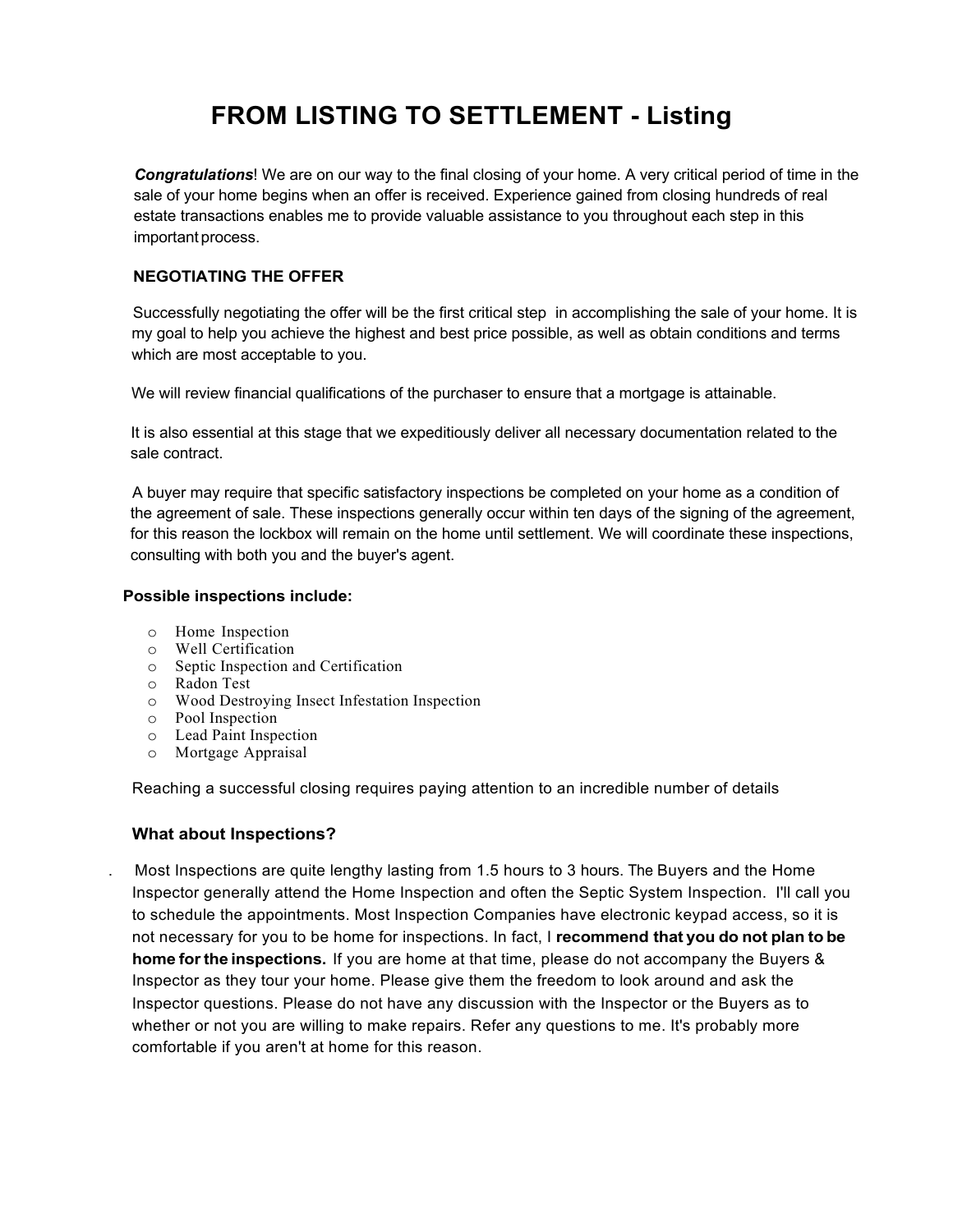After receipt of the Home Inspection Report, I will contact you to discuss the Inspection. If defects arise as a result of any inspections or certifications, we will discuss the best way to proceed and negotiate on your behalf. If it is determined that you will correct identified defects, I can help by providing names of licensed contractors and experts capable of evaluating and correcting the defect. Documentation of the repairs will be necessary, and I will provide guidance throughout theprocess.

I will respond to the Buyer's Agent letting them know your decision whether or not you will make repairs. Refer to your Agreement of Sale, paragraph 13, so that you know the time frame necessary in which to respond to the Home Inspection

All other Inspections will be done in accordance with the Agreement of Sale. When all inspection results are received, a form will be prepared stating the results of all inspection negotiations. Once you and the buyer agree on repairs or possibly credits, we'll do another form which will specify the decisions agreed upon by all parties.

# **TIME FRAMES TO REMEMBER**

It is customary to receive a second deposit about 10 to 15 days after the agreement has been signed. The Buyer or Buyer's Agent will ensure that we receive the deposit which we place in an escrow account held by Keller Williams Realty.

In today's market, buyers understand that sellers have an expectation that buyer's will be pre-approved for a mortgage before they make an offer on a house. Sometimes, however, the buyer sees a house before they expected and will need to get a lender to work with them right away.

It's often exciting to have an offer that you've accepted on your house. You'll be tempted to tell people right away that your house is "sold". My best advice is to not tell friends, family or post it on Facebook. Sometimes things happen between signing and settlement. We can discuss when it's the best time to announce "SOLD!"

Shortly after mortgage application, an appraiser will need to have access to your home to complete a formal appraisal. They will make an appointment through me to come to the house. I try to be there when the appraiser comes if I can. My job as your listing agent is to provide the appraiser with as much information as I can. I will prepare an appraiser package that can be handed to him/her or emailed. They will then decide what to use in determining value.

The buyer will be selecting a Title Company to conduct the settlement. It is our role to maintain communications with the Title Company prior to settlement to be certain that all of theappropriate documentation has been received.

*Reminder:* If you have automatic home fuel deliveries, be sure to have deliveries stopped. Any fuel in the tank is included in the sale of the property.

Also, if you have any payments automatically deducted from your checking account that relate to the house, YOU must notify those agencies. Your mortgage company has one department who knows you've sold your house, but they don't communicate with the department that collects your mortgage payments.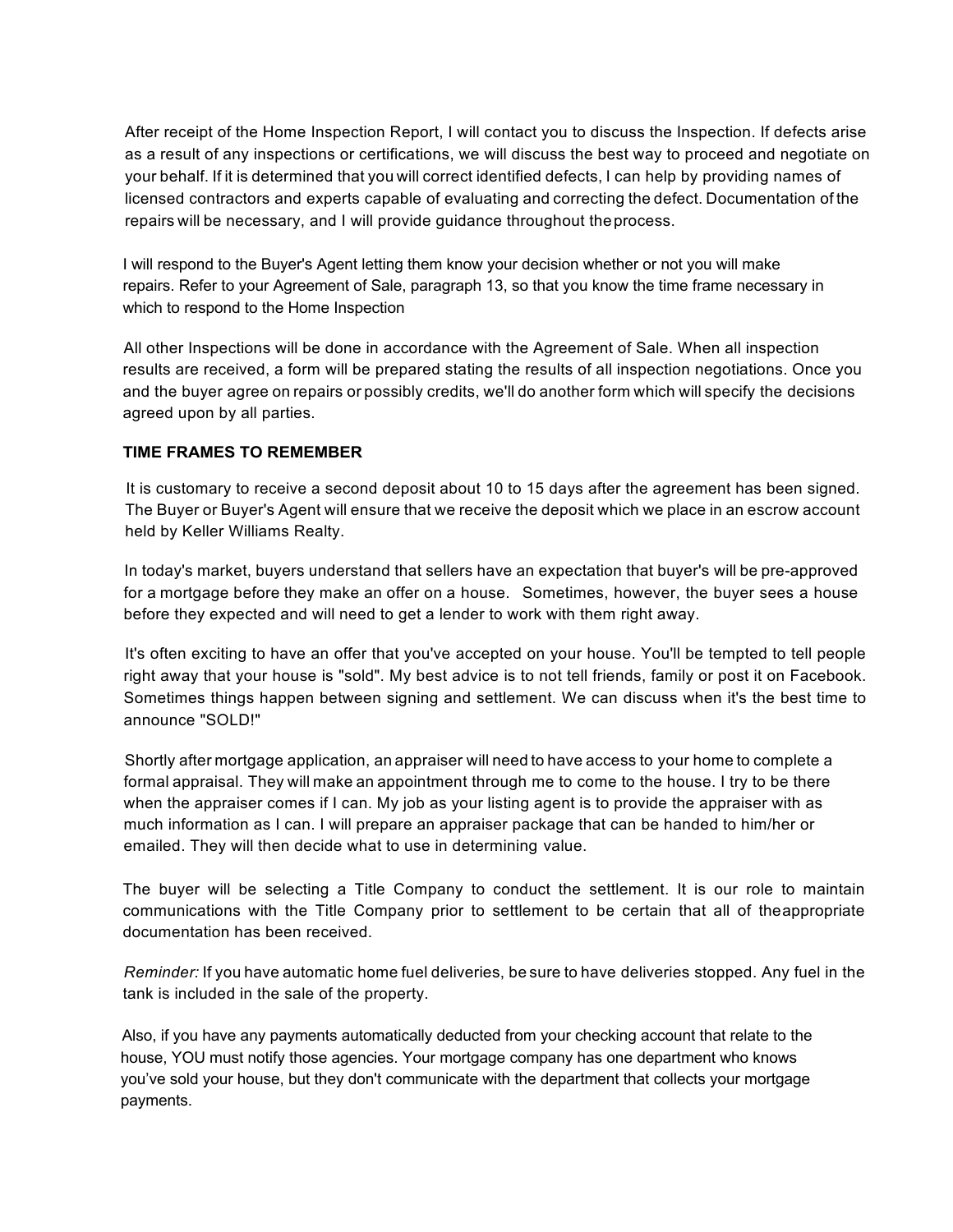Closer to settlement we'll review what you need to do. I'll also give you a timeline, so you'll know what to expect. My job is also to make sure everything on the timeline is done whether by you or the buyer.

Buyers may make two pre-settlement walk-through inspections of house. The second is often the morning of settlement. The buyer's agent will accompany them on all visits.

One-week prior to settlement, you should receive an updated estimate of proceeds on the sale of your home from our title company.

#### **1. Should I continue to allow Agents to show the house?**

After you have signed the Agreement of Sale, we will change the status in the MLS to Pending and there will be no more showings.

#### **2. When do you remove the lockbox?**

We remove the lockbox after the pre-settlement inspection and/or the day of settlement.

#### · **3***.* **When do I turn off Utilities?**

If you are giving possession at closing, arrange in advance to transfer the utilities the day of settlement. You will need to call a week or so in advance at least. We'll decide when it's the best time.

**Do not turn the utilities off prior to closing as the purchaser has the right to check the systems of the house during a pre-settlement inspection prior to settlement. There may also be a charge for turning them back on. Even though someone uses the phrase, "turn off your electric, water etc." what they really mean is discontinue billing you.**

#### **4. Pre-Settlement Inspection**

The Pre-Settlement Inspection is scheduled after you have vacated the home or 1-2 hrs. prior to settlement. I'll will notify you of the time once the Buyer's Agent lets me know.

#### **5. Do I pay my Taxes?**

No. Please do notpay any Tax Bills received after listing your house for sale. If you have questions, please ask me.

#### **6. Do I pay my Mortgage?**

. If your settlement is scheduled from the 1st to the 15th of the month, please do not make a mortgage payment that month. If your closing is scheduled from the 15 through the end of the month, please make sure you pay your mortgage by at least the 5th of the month. Our Conveyancer will request a payoff from your Mortgage Co. two weeks prior to settlement. Note: **If you have a Home Equity Loan please make sure that you have provided us with a payoff request form.**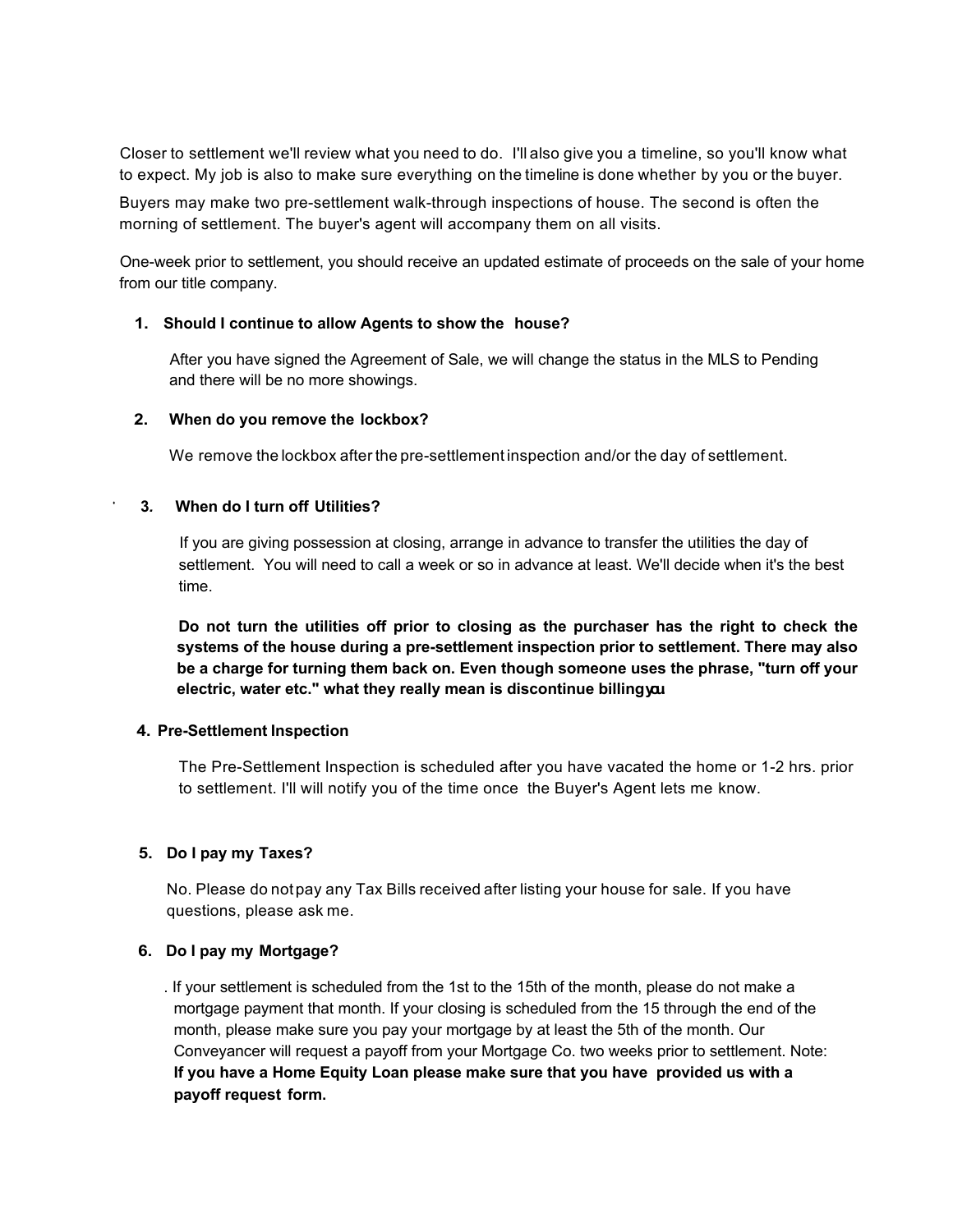# **7. What do I bring to closing?**

- Any receipts from repairs that were made per the inspection addendum. All garage door openers
- Mailbox key, Clubhouse key, codes, alarm info and instructions
- Driver's license or picture ID
- Original Death Certificate (if I don't already have one.)

# **8. Who attends the Closing?**

Everyone who is on the deed will need to attend closing. If you are not planning to attend the closing, we can arrange for you to sign all the necessary paperwork in advance. Just let me know at least 2- 3 weeks before settlement that you do not plan to attend. You will be asked to sign an authorization form allowing me to sign the settlement sheet on· your behalf. I will call you from settlement to go over the final numbers and then sign for you.

## **MISCELLANEOUS**

If you have agreed to provide the Buyer with a Home Warranty, we will make all the necessary arrangements for you. The cost will be added to the settlement fees, you do not pay in advance.

Please cancel your existing Homeowners Insurance Policy the day **after** settlement. You can call the day of settlement once you have your check and let them know to cancel. Give your Insurance Company your new address so they may mail your refund check to you.

If your Mortgage Company is holding an escrow for taxes and insurance, they will usually not release the escrow until they have received the pay off after settlement. They are required to get the refund byou within 30 days of settlement.

**I will join you at the settlement table, where you will be required to sign the Deed, Seller's Affidavit, and the Alta Settlement Sheet. It is at this point that your home is truly** *SOLD!*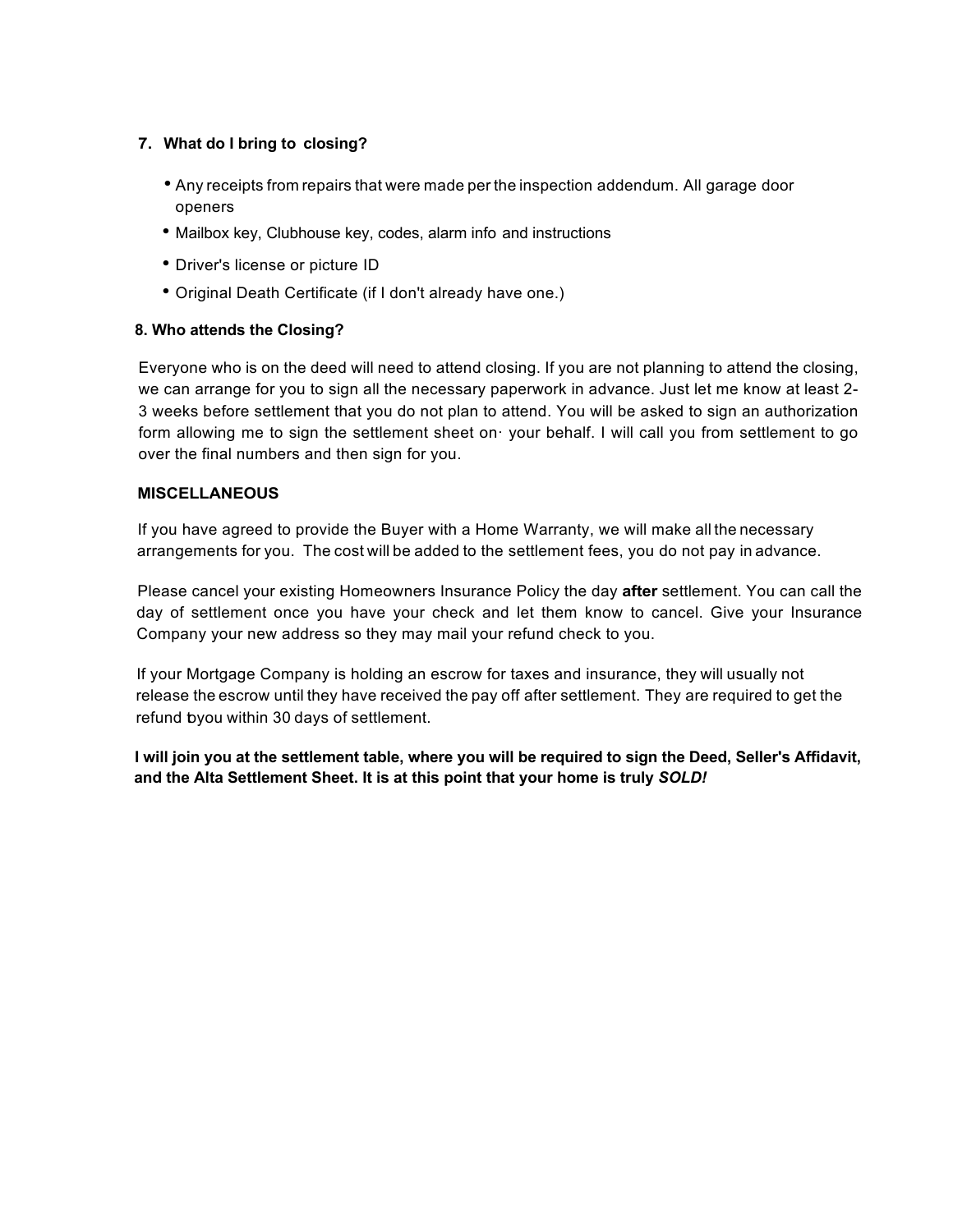$\mathcal{L}_{\text{max}}$